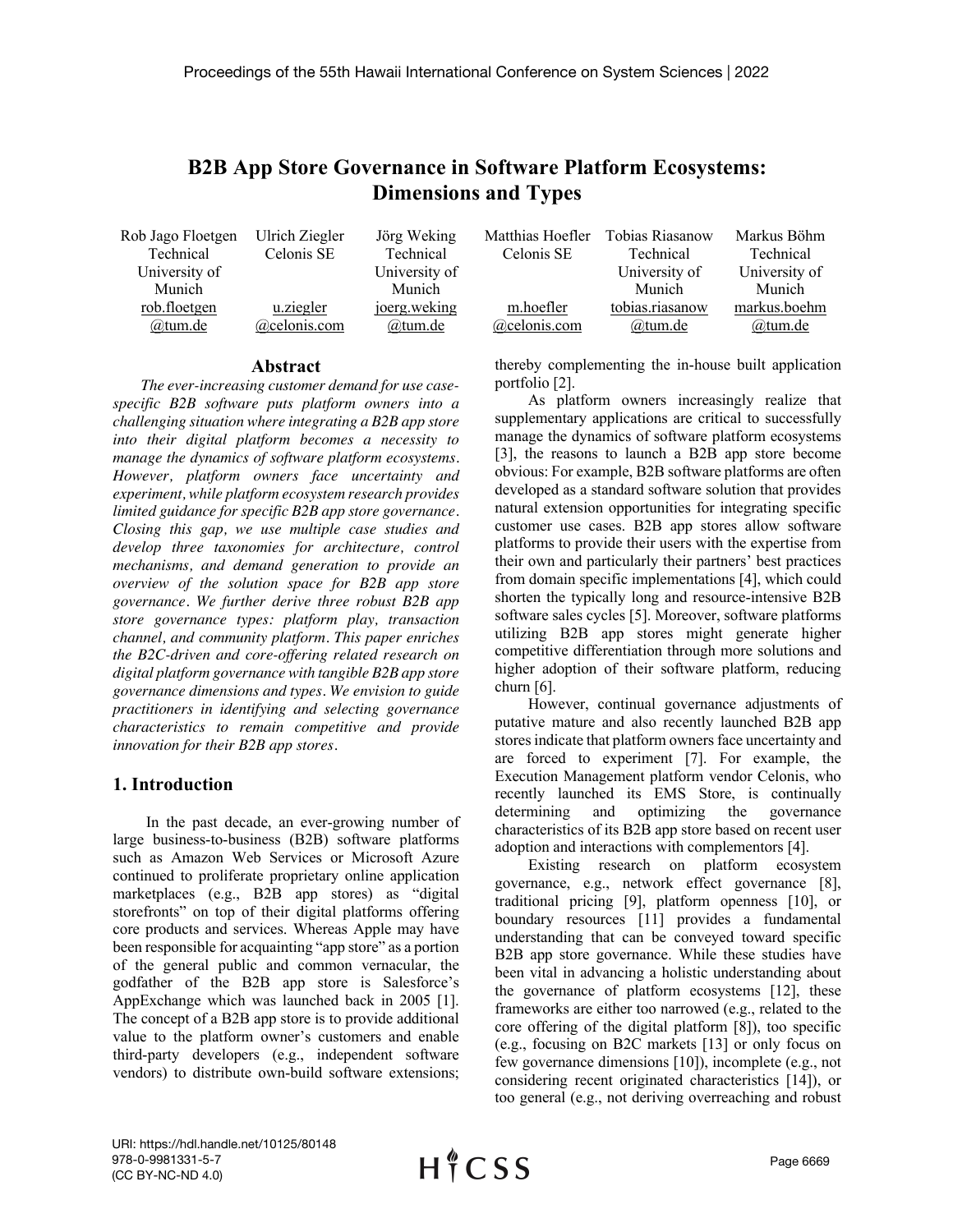governance types [15]) to classify the rapidly developing and changing nuances required to explain the complex mechanisms of B2B app store governance. In sum, the existing literature yields only sparse and tangible conceptual guidance concerning our research question: *What are the B2B app store governance dimensions and types in software platform ecosystems?*

To evaluate, organize, and understand this complex domain, taxonomies might be appropriate [e.g., 14]. Taxonomies constitute a "form of classification," i.e., a "conceptually or empirically derived grouping" that enables researchers and practitioners to structure a complex domain [16]. Taxonomies further assist in deriving robust overreaching types, as they may reveal unique building blocks of B2B app store governance [15, 17].

Building on taxonomy development, we connect the knowledge from existing research and empirical data, i.e., ten interviews and 2180 pages of secondary data, such as partner documents. We derive recurring governance dimensions and tangible characteristics through constant comparison and visualize them in three taxonomies, i.e., architecture, control mechanisms, and demand generation. Aggregating the repeated analyzed combinations of characteristics, we identify three robust governance types for B2B app stores. Thus, we combine and structure the fragmented knowledge across platform ecosystem governance toward specific B2B app store governance and provide decision support when designing a B2B app store. Finally, we discuss our findings considering the lessons learned from our interview partners through designing app stores, as well as our theoretical contribution to the research field.

## **2. Theoretical Background**

A substantial body of IS research has examined digital platforms and their ecosystem from multiple perspectives [12, 18]. From a technical perspective, digital platforms are defined as an extensible codebase on which third-party developers can develop complementary products and services through the use of interfaces [19]. In our research, we follow the sociotechnical definition of platform ecosystems to empirically study the mechanisms for orchestrating a B2B app store where "a platform owner […] implements governance mechanisms to facilitate valuecreating mechanisms on a digital platform between the platform owner and an ecosystem of autonomous complementors and consumers" [20]. Following the three dimensions "providing autonomy", "ensuring integration", and "creating incentives" of platform ecosystem governance by Tiwana [19], previous research provides a decent understanding of relevant governance mechanisms to orchestrate a digital

platform ecosystem [15]. For example, a concept relevant to platform ecosystem governance is providing boundary resources through APIs, SDKs, and other development interfaces that enable and facilitate complementors to co-develop solutions on the platform [21]. The concept of openness describes a relevant platform ecosystem governance mechanism to limit the use, development, and commercialization of solutions shared on the platform [10]. The concept of pricing and revenue sharing in platform ecosystem governance addresses monetization streams in the ecosystems and how they influence network effects [9].

By integrating app stores into the concept of digital platforms [13] we use the term "product platform" to refer to the core offering of the digital platform (e.g., Microsoft Azure) and the term "app store" (e.g., Azure Marketplace) to designate the digital interface between the platform owner and the stakeholders in the platform ecosystem (Figure 1) [2]. Platform owners implement app stores to create a venue for the simplified exchange





of solutions between third-party developers and end users [22]. Given the inherently high fragmentation of complementors and users, app store ecosystems provide a healthy environment for ecosystem participants and lead to a high number of platform-specific applications [23]. App stores offer both complementors and end users a novel environment to develop and procure software that differs from previously used channels [22]. However, the experience can influence the perceived trust in the platform owner–complementor relationship [24]. To date, few studies on platform governance have integrated concepts of novel expectations and trust through the implementation of app stores. As a basic functionality, payment and commissions are enabled through app stores [25]. Previous implementations of app stores have shown innovative forms of monetization for both complementors and users, e.g., development fees, upfront commitment to a certain level of usage, or paid ancillary services [26]. Still, the current literature on platform governance focuses on traditional pricing strategies, such as revenue sharing and subsidizing complementors; thus, specific, relevant metrics are not considered [27]. The implementation of app stores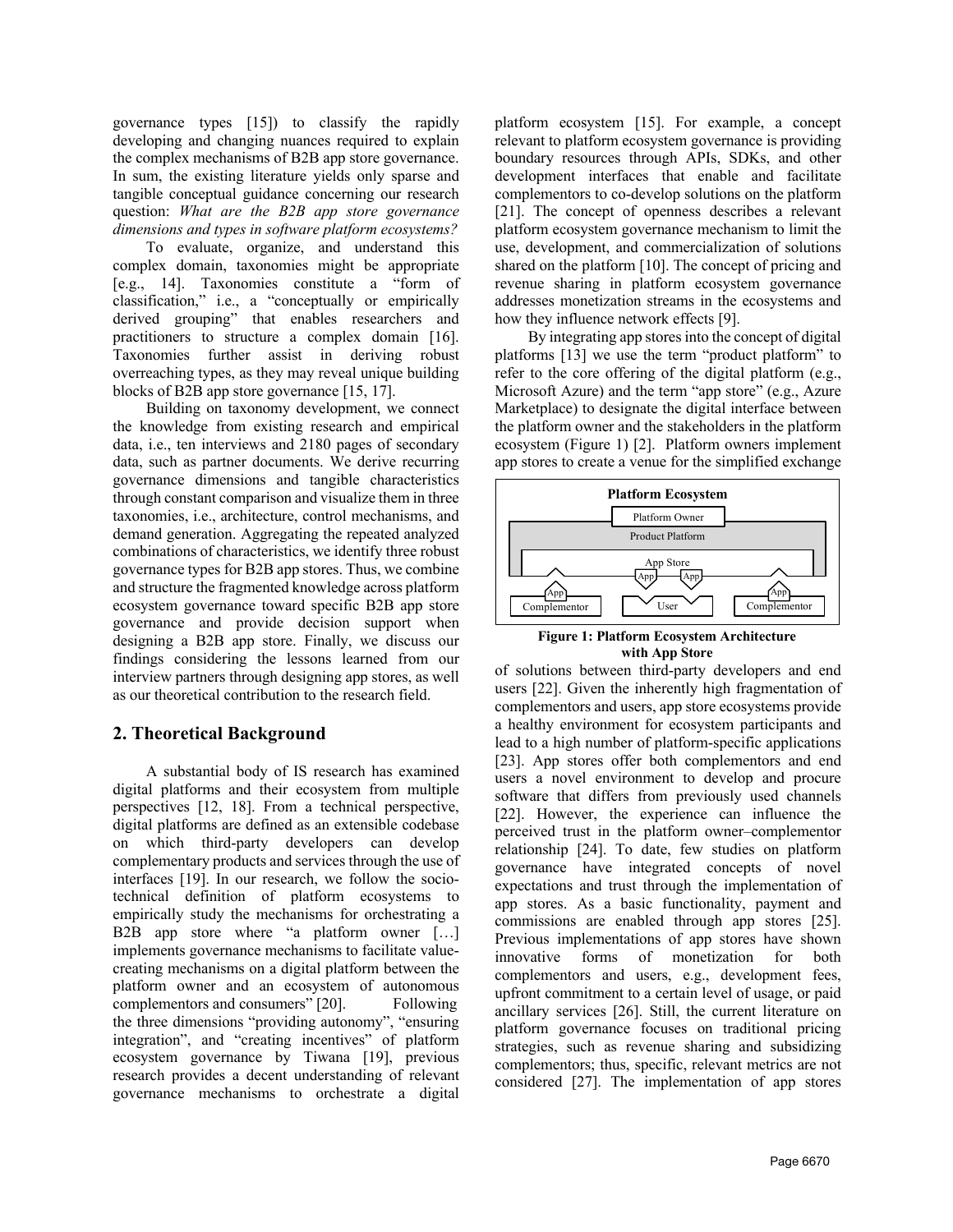offers complementors and users new opportunities for co-creating value [28]. Consequently, to encourage complementors to align with the platform's strategic and operational objectives, input control becomes an essential concept in platform governance [29]. Furthermore, newly created partner programs for different types of complementors facilitate participation in the app store ecosystem; however, such programs require an effective mechanism for the validation and allocation of partners [30]. Yet, research on platform ecosystems in terms of novel characteristics, such as B2B app store experience, pricing, and partner programs remains sparse.

Building on the concepts associated with platform ecosystems, an extensive body of IS research on mobile app stores has emerged that attempts to understand the underlying concepts that drive the success of B2C app stores [31]. Existing implementations, such as the Apple App Store and Google Play Store, have become commonly used empirical cases to investigate value cocreation within a large ecosystem of users and complementors [32]. In such B2C-based app stores, research found that the degree of control over developer autonomy correlates with the quality and productiveness of the overall ecosystem [33]. Another study on B2C app stores highlights the importance of the quality assurance mechanisms exercised by the platform owner for submitted applications, as users are not willing to search and pay for apps of unknown quality [2].

However, B2B differ from B2C markets. As B2B app store users often have IT and business-related backgrounds, the buying process is different because whole departments rather than a single person are responsible for buying products or services in companies. Thus, pricing methods need to be flexible and cannot simply be based on approaches used with B2C app stores. Another distinguishing feature of B2B app stores compared to B2C stores is the increased expectation of users concerning the quality of the apps, as prices are significantly higher and the applications are often used in production software systems, where reliable operation is critical to the entire system. Furthermore, a B2B app store attracts commercially motivated complementors, e.g., independent software vendors, original equipment manufacturers, or consultants with whom further go-to-market motions are planned on top of the solution and access to the sales base is given. In contrast, B2C app stores have both private and commercial users and offer predominantly standardized demand generation packages, which are not sustainable in the B2B domain. It is thus unclear, under which conditions a digital platform with an app store can be successful in B2B ecosystems.

As the number and importance of B2B app stores increases, a detailed overview of the specific governance concepts for B2B app stores is required. Although the current literature on platform governance provides a profound understanding of mechanisms to orchestrate a platform ecosystem, relevant concepts that specifically address the novel features and tangible characteristics of B2B app stores have not been considered. Existing research provides frameworks to classify high-level governance concepts [17]; however, granular analyses that could guide practical app store implementations are lacking. Even the more specific studies on B2C app stores do not consider numerous characteristics that are relevant to B2B app stores and therefore cannot be used to infer governance principles from the B2C to the B2B domain. A general overview of governance concepts for B2B app stores that combines relevant theory on platform governance with practical insights from successful app store implementations is required.

## **3. Methodology**

This work follows a three-phase research approach. First, we created the empirical basis of this study with multiple case study research based on Yin [38] and coded the cases based on Corbin et al. [34]. This rich case study data provides the basis for the second phase: the development of a detailed taxonomy and types. We apply the method proposed by Nickerson et al. [16] to systematically build and evaluate a taxonomy for B2B app store governance. This method facilitates combining theoretical concepts about platform ecosystem governance with empirical findings from the multiple B2B app store case study. The third phase follows the approach of Punj et al. [35] to cluster and derive robust B2B app store governance types.

## **3.1. Multiple Case Study**

First, following the method proposed by Yin [36], we performed a multiple case analysis with ten cases, as shown in Table 1. Each case in the database represents a B2B app store implementation in the enterprise software domain. The criteria used to choose the cases were selected to provide sufficient information on app store governance from cases that have a large number of active users and complementors [37]. Second, following the guidelines provided by Gläser et al. [38], we conducted ten semi-structured interviews with the case vendors and triangulated the data with 2180 pages of partner-related documents that were retrievable through the vendors' websites [36]. The selected interviewees are either working in a leading strategic position or had ownership stakes in the app store, who have privileged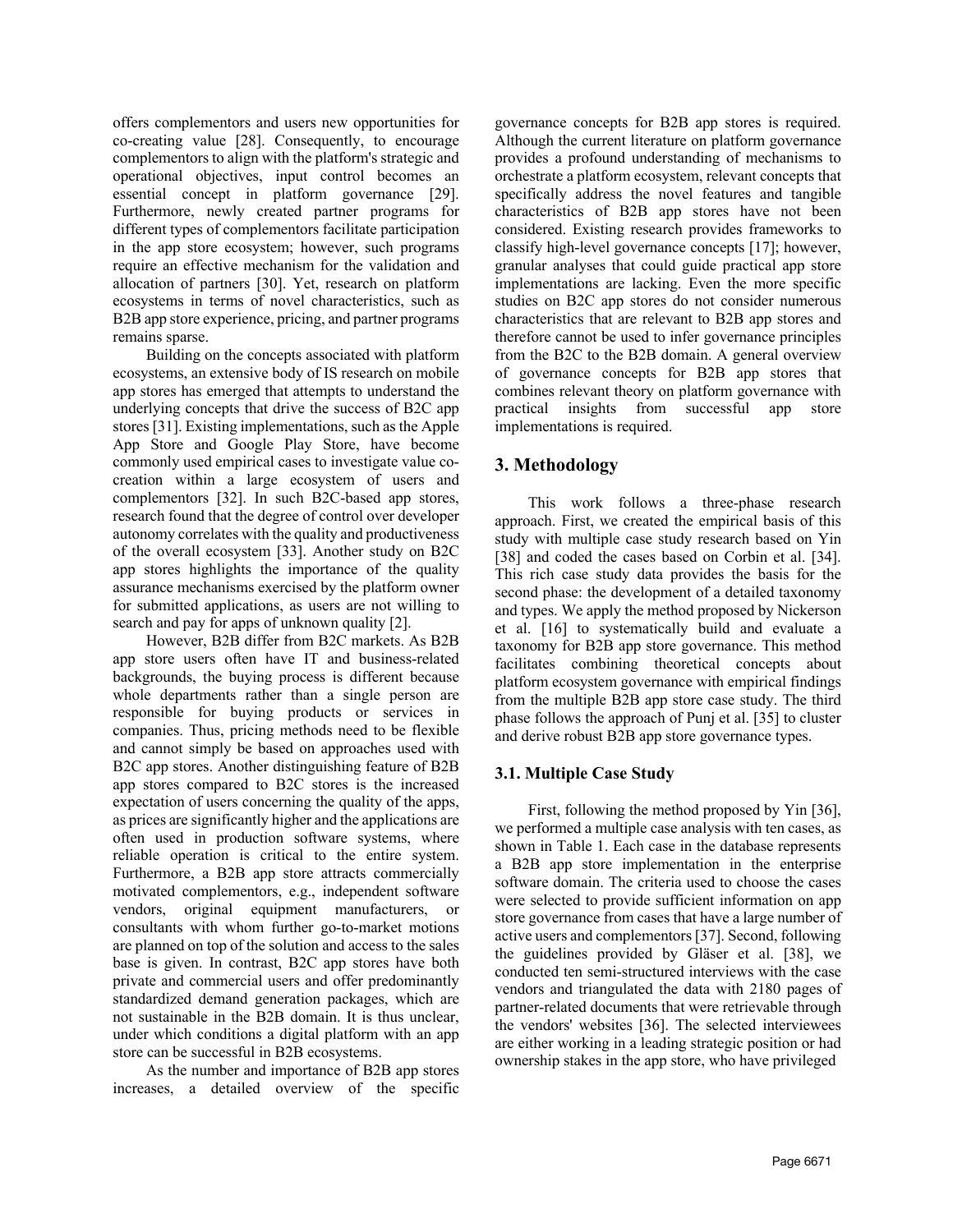| Case                                       | Vendor             | Market     | Interviewee Role         | Duration | Sec. Documents Pages | <b>Exemplary Reference</b> |
|--------------------------------------------|--------------------|------------|--------------------------|----------|----------------------|----------------------------|
| In1 Appian AppMarket                       | Appian             | <b>BPM</b> | App Store Owner          | 51:40 h  | 60                   | [39]                       |
| In2 AWS Marketplace                        | AWS                | Cloud      | <b>ISV</b> Manager       | 58:47h   | 285                  | $[26]$                     |
| In3 Azure Marketplace                      | Microsoft          | Cloud      | Cloud Architect          | 55:46 h  | 831                  | $[40]$                     |
| In4 Blue Prism Digital Exchange Blue Prism |                    | <b>RPA</b> | App Store Owner          | 99:38 h  | 8                    | [41]                       |
| In5 Celonis EMS Store                      | Celonis            | <b>EMS</b> | <b>ISV</b> Manager       | 47:32 h  | 34                   | [42]                       |
| In6 Pega Marketplace                       | Pega               | <b>BPM</b> | <b>ISV</b> Manager       | 76:08h   | 6                    | $[43]$                     |
| In7 Salesforce AppExchange                 | Salesforce         | <b>CRM</b> | <b>ISV</b> Manager       | 92:34h   | 90                   | $[30]$                     |
| In8 SAP Store                              | <b>SAP</b>         | ERP        | Digital Sales            | 60:47h   | 27                   | [44]                       |
| In9 ServiceNow Store                       | ServiceNow ERP/CRM |            | <b>Solution Engineer</b> | 53:02 h  | 22                   | $[45]$                     |
| In10 Splunkbase                            | Splunk             | Analytics  | <b>Product Manager</b>   | 76:37h   | 817                  | $[46]$                     |

**Table 1: Interviews and documents from the case study**

access to information and knowledge on the respective B2B app store (Table 1). Third, following the method proposed by Corbin et al. [34], we applied an iterative coding approach to the interview results with open, axial, and selective coding to identify governance characteristics in the interview quotes and identify relationships between the characteristics.

## **3.2. Taxonomy Development**

Following the approach adopted by Nickerson et al. [16], we performed three iterations with alternating inductive and deductive cycles to develop and evaluate the taxonomy on B2B app store governance. In addition, we specified objective and subjective ending conditions to terminate the iterative process [16]. Before starting, we adopted the governance dimensions of Tiwana [19] with insights from our first research phase (3.1) to structure B2B app store governance toward the three sub-taxonomies of *architecture*, *control mechanisms,* and *demand generation* to better guide the selection of governance dimensions. For each sub-taxonomy, the following three iterations were performed:

The first iteration follows the conceptual-toempirical approach and builds an initial taxonomy for B2B app store governance connecting general B2B app store literature. Considering the rigor of the defined characteristics, we analyzed the literature for existing governance dimensions and characteristics and synthesized relevant concepts into an initial taxonomy. For example, the governance concept of "External Relationship Management" was considered to attribute for the management of complementors in the digital platform ecosystem [14]. Due to the limited number of publications on B2B app store literature, we expanded our initial search to include research on platform ecosystem governance, where app stores are not part of the platform. The more generalist nature of the governance concepts for platform ecosystems allows some concepts to be re-applied and referenced to

platform ecosystems with app stores. The second iteration follows an empirical-to-conceptual approach and further develops the initial taxonomy with empirical aspects from the multiple case studies. For example, the initial concept of "External Relationship Management" evolved into the dimensions "Supervision Roles" and "Supervision Engagements" of the *control mechanisms*  taxonomy. We classified nine app stores from our sample with the taxonomy, added further characteristics that were derived from the coded results, grouped the characteristics into dimensions, and revised the taxonomy [16]. Ultimately, we performed this process until all cases were included. In the third iteration, we applied an empirical-to-conceptual approach to evaluate the resulting taxonomy by exposing it to a tenth case that was not used in the previous inductive step. The case was fully representable by the dimension and characteristics defined in the taxonomy.

## **3.3. Qualitative Cluster Analysis**

In the third phase, we applied the resulting B2B app store governance taxonomy to the ten cases by following a within-case analysis approach [36]. As part of this, we conducted a qualitative cluster analysis in a cross-case setting and applied constant comparisons to the resulting types. Ultimately, we were able to identify three robust B2B app store governance types that share common governance expressions within their case group. The derivation of robust types is based on the relative occurrence of governance characteristics within the group of a type. For example, the *Platform Play* governance type is characterized by the consistent occurrence of the characteristic "High Verification" for the "QA Rigor Level" dimension. Each type has different centers along the dimensions and characteristics in the taxonomy [36]. To ensure clarity and singularity among the types, we pruned the taxonomy on dimensions where there was no singular identifiable expression.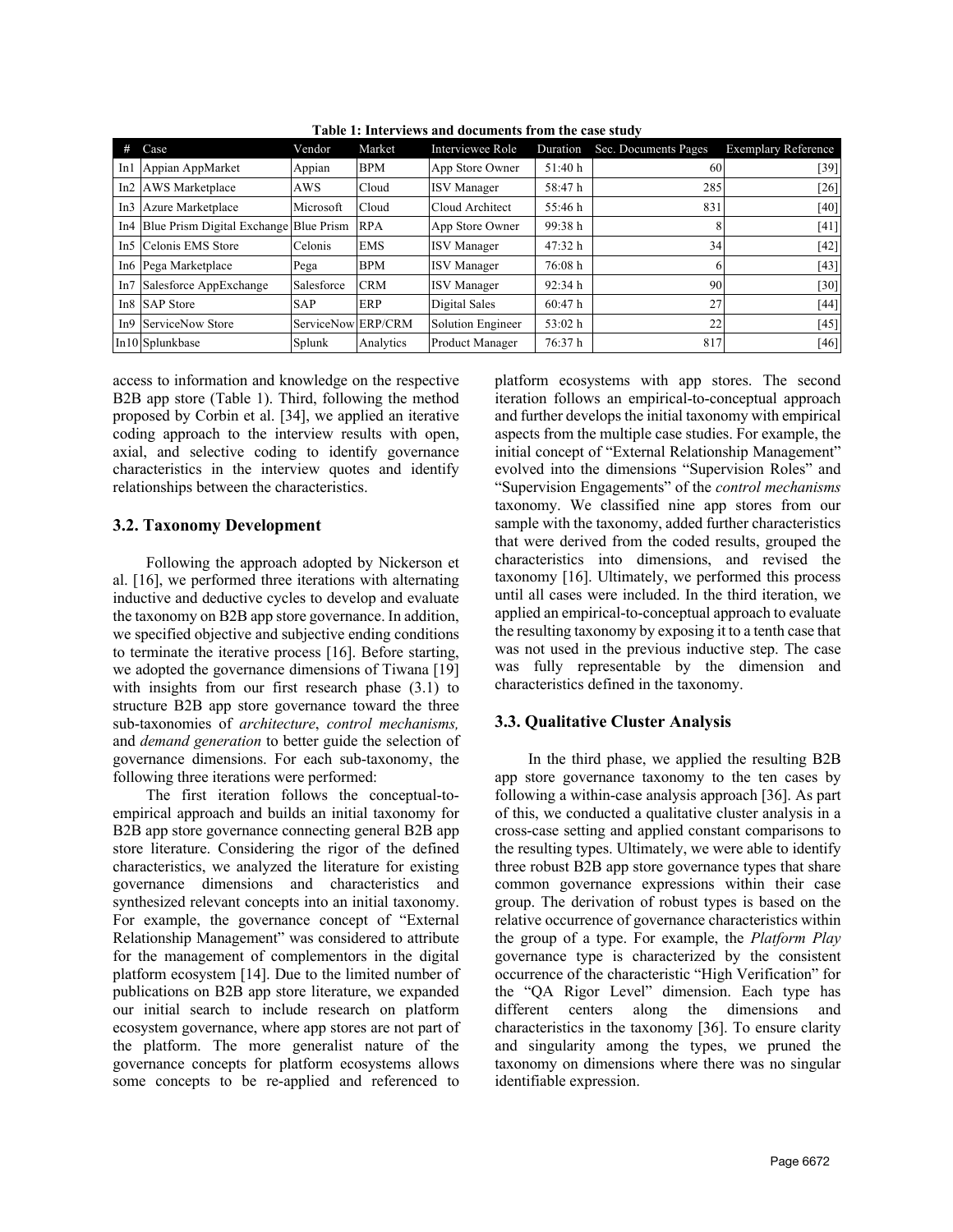### **4. Results**

#### **4.1. B2B App Store Governance Taxonomy**

The resulting taxonomy on B2B app store governance is divided into three sub-taxonomies that relate to *architecture*, *control mechanisms* and *demand generation* (Tables 2, 3 and 4). Dimensions marked with an asterisk (\*) are mutually exclusive and can only be defined through a single characteristic, and dimensions without an asterisk are not mutually exclusive and can be defined by a combination of multiple characteristics.

The first sub-taxonomy on *architecture* covers the infrastructure and solution-related governance components and resources that form the fundamental and operational basis of each app store (Table 2). The concept *Solution* describes the types of solutions that are distributed through the app store and how they relate to the product platform. The concept *Infrastructure* relates to the governance of app store infrastructure, i.e., the different portals and components that characterize the usability of the app store. The *Technical* concept addresses all dimensions related to the technical functionality of an app store and the solution types offered. The *Resources* concept describes the tools provided to complementors to facilitate the development of solutions and enable complementors to use the platform elements.

The second sub-taxonomy on app store governance comprises aspects related to *control*  *mechanisms,* which establish operating principles and exert fundamental directives on all participants in the ecosystem (Table 3). The concept of *Openness* defines which groups have access to the app store and can participate in the ecosystem to create or receive value. The concept of *Complementor Selection* defines which type of complementors participate in the app store ecosystem and how they are selected. By defining the concept of *Complementor Management*, the supervision through assigned roles is specified. The concept of *Input Control* is implemented in app store governance to validate and ensure a certain level of quality of the content offered through the store. The concept of *Monitoring* provides feedback about the complementors solutions. The concept of *Complementor Monetization*  defines the mechanisms that app store owners implement to monetize complementors. The concept of *End user Monetization* describes the monetary mechanisms used to price the use of the app store and the available solutions.

The third sub-taxonomy, i.e., *demand generation,* describes the governance principle employed to incentivize complementors and end users to participate, contribute, and consume content through the app store (Table 4): The concept of *Marketing* defines the components used to incentivize partners and end users to engage on the app store. The concept of *Sales* describes the method used to sell content through adjunct channels. The concept of *Feature* describes further incentives for partners and how end users are targeted to consume through the app store.

| $Con-$<br>cept | <b>Dimension</b>               | <b>Characteristics</b>                                                                                               |  |                              |                                |                             |                                        |                                  |                      |                              |
|----------------|--------------------------------|----------------------------------------------------------------------------------------------------------------------|--|------------------------------|--------------------------------|-----------------------------|----------------------------------------|----------------------------------|----------------------|------------------------------|
|                | Solution Type                  | Saa $S2$                                                                                                             |  |                              | Application <sup>1, 2, 3</sup> |                             | Use Case $1, 2, 3$                     |                                  | Service <sup>2</sup> |                              |
| Solution       | <b>Application Types</b>       | Platform App <sup>1,2</sup>                                                                                          |  | Modules $1, 3$               |                                |                             | Connectors $2, 3$                      | Templates <sup>2,3</sup>         |                      | Dashboard <sup>1,3</sup>     |
|                | Integration Type               | Platform Native <sup>1,3</sup>                                                                                       |  | Native + Integration $1, 3$  |                                | Integration $1, 3$          |                                        |                                  | Hosting <sup>2</sup> |                              |
|                | Application Packaging*         | $\mbox{Add}\text{-}\mbox{On}^{\,1,\,2,\,3}$                                                                          |  |                              |                                |                             |                                        | Standalone <sup>3</sup>          |                      |                              |
|                | Application Customization*     | Full <sup>3</sup>                                                                                                    |  |                              |                                |                             | Modular $1, 2$                         |                                  | Not Allowed          |                              |
|                | Portal Types                   | App Store Portal 1,2                                                                                                 |  |                              | Partner Portal 1, 2, 3         |                             | Developer Portal 1, 2, 3               |                                  |                      | User Portal $2$              |
|                | Developer Portal Location*     | On App Store <sup>3</sup>                                                                                            |  |                              |                                |                             |                                        | On Home Page <sup>1,2</sup>      |                      |                              |
| Infrastructure | App Store Location             | Dedicated Website <sup>1,2</sup>                                                                                     |  |                              |                                |                             | Developer Portal <sup>3</sup>          |                                  |                      | Product Platform             |
|                | <b>Application Filters</b>     | Type $1, 2, 3$                                                                                                       |  | Free/Paid <sup>1, 2, 3</sup> | Author $2,3$                   |                             | Badges <sup>2,3</sup>                  | Industry $^{2,3}$                |                      | Business <sup>2</sup>        |
|                | Submission Account*            | Complementor Account <sup>1,2</sup>                                                                                  |  |                              |                                | User Account                |                                        | No Account Required <sup>3</sup> |                      |                              |
|                | <b>Submission Location</b>     | App Store Portal <sup>2</sup>                                                                                        |  |                              | Partner Portal 1, 2            |                             | Website <sup>3</sup>                   |                                  |                      |                              |
|                | <b>Lead Destination</b>        | Partner Portal 1, 2, 3                                                                                               |  | $\mathrm{CRM}$ $^{1,\,2}$    |                                | HTTPS Endpoint <sup>2</sup> |                                        | Mail                             |                      |                              |
|                | Software Coding Effort*        | Code $^{1, 2, 3}$                                                                                                    |  |                              | Low-Code $2,3$                 |                             |                                        | $No-Code1$                       |                      |                              |
| Technical      | <b>Application Fulfillment</b> | App Store $1, 3$                                                                                                     |  |                              |                                |                             | Complementor Landing Page <sup>2</sup> |                                  |                      |                              |
|                | <b>Application Deployment</b>  |                                                                                                                      |  | Cloud Environment $1, 2, 3$  |                                |                             | On-Prem Environment                    |                                  |                      |                              |
|                | Application Installation*      |                                                                                                                      |  | Automatic 1, 2               |                                |                             |                                        | Manually $3$                     |                      |                              |
|                | Development Environment*       | Offline IDE $^{1,2}$                                                                                                 |  |                              |                                |                             | Online IDE $1$                         | None $3$                         |                      |                              |
| Resources      | Development Tools              | API $^{\rm 1,\,2,\,3}$                                                                                               |  | Libraries <sup>1, 2, 3</sup> | SDK <sup>1, 2, 3</sup>         |                             | Data Models <sup>2</sup>               | Components <sup>1, 2, 3</sup>    |                      | Semantic Layer <sup>2</sup>  |
|                | Developer Enablement           | Documentation <sup>1, 2, 3</sup> Tutorials <sup>1, 2</sup> Guidelines <sup>1, 2, 3</sup> Sample Code <sup>1, 2</sup> |  |                              |                                |                             |                                        | Use Cases $1, 2$                 |                      | Community <sup>1, 2, 3</sup> |

**Table 2: Architecture Taxonomy (1=AWS Marketplace, 2=Salesforce AppExchange, 3=Appian AppMarket)**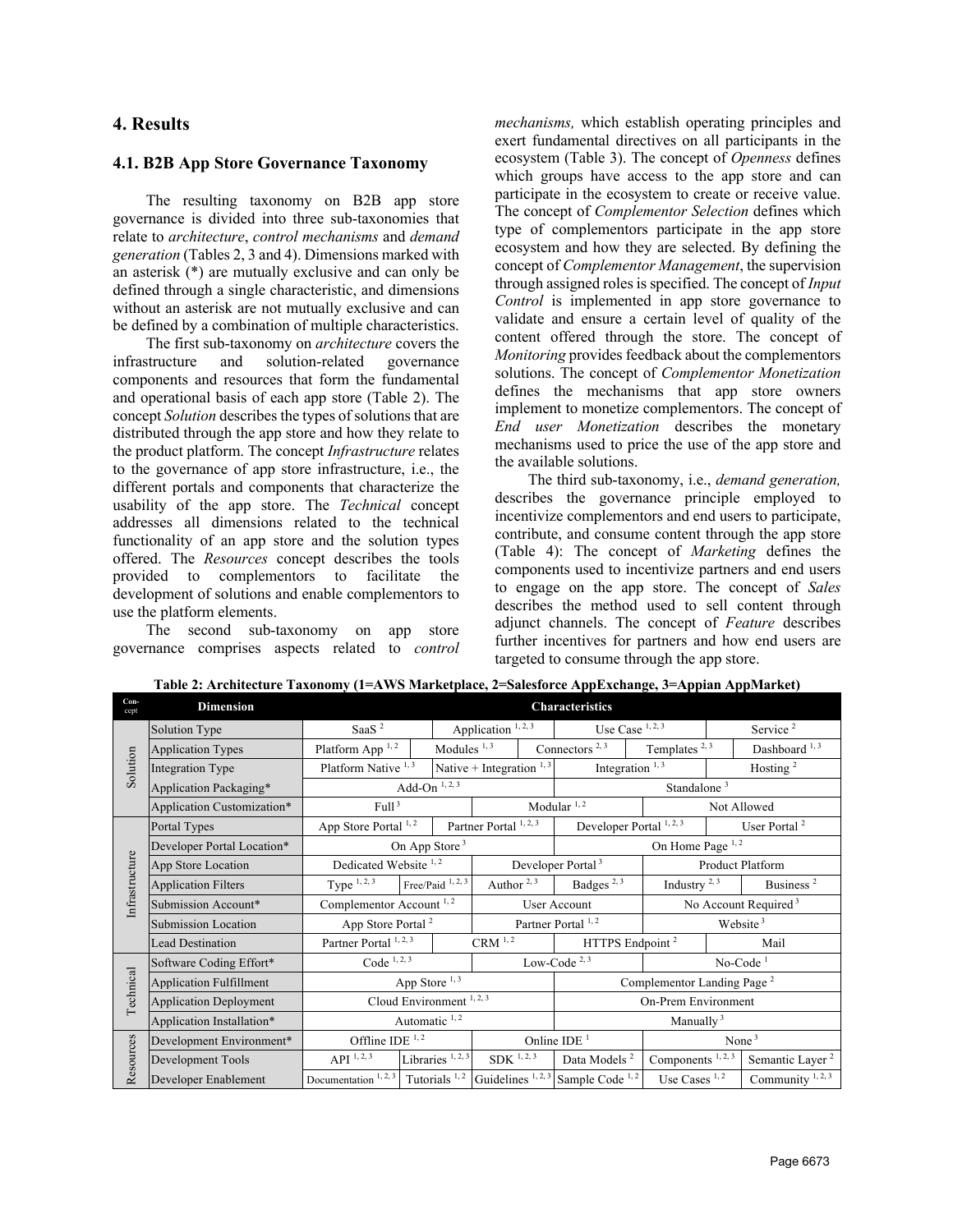| Con-<br>cept             | <b>Dimension</b>                                   | Characteristics                           |                               |                                  |                                   |                             |                                   |                                |                                   |                         |                               |
|--------------------------|----------------------------------------------------|-------------------------------------------|-------------------------------|----------------------------------|-----------------------------------|-----------------------------|-----------------------------------|--------------------------------|-----------------------------------|-------------------------|-------------------------------|
|                          | App Store Accessibility*                           | Public $1, 2, 3$                          |                               |                                  | Customers $3$                     |                             |                                   |                                | Individual <sup>3</sup>           |                         |                               |
| Openness                 | Developer Portal Users*                            | Developers <sup>2</sup>                   |                               |                                  | Customers                         |                             |                                   |                                | Shared $^{1,3}$                   |                         |                               |
|                          | <b>Application Availability</b>                    | Public $1, 2, 3$                          |                               |                                  |                                   |                             | Private <sup>2</sup>              |                                |                                   |                         | Custom                        |
|                          | Geographic Targeting                               | All Countries <sup>2, 3</sup>             |                               |                                  |                                   |                             |                                   |                                | Selected Countries <sup>1,2</sup> |                         |                               |
|                          | Complementor Types                                 | Commercial Partners <sup>1, 2, 3</sup>    |                               |                                  | Platform Owner <sup>1, 2, 3</sup> |                             | Employees <sup>3</sup>            |                                |                                   |                         | Customers <sup>2, 3</sup>     |
|                          | <b>Commercial Partner Types</b>                    | Ind. Soft. Vend. <sup>1, 2, 3</sup>       |                               | Man. Serv. Prov. <sup>2, 3</sup> |                                   | Reseller $1, 2$             | System Integrator <sup>1,2</sup>  |                                |                                   | $\text{OEM}^{\,1,\,2}$  | Service Provider <sup>2</sup> |
| Compl. Selection         | <b>Complementor Entities</b>                       | Company <sup>1, 2, 3</sup>                |                               |                                  |                                   |                             | Individual <sup>3</sup>           |                                |                                   |                         | Anonymous                     |
|                          | Selection Criteria                                 | Product <sup>1, <math>3</math></sup>      |                               | Business Plan <sup>1</sup>       |                                   | <b>Customer Base</b>        | Competitor                        |                                |                                   | Compliance <sup>2</sup> | Strategic Fit <sup>1</sup>    |
|                          | Commitment Criteria                                | Terms & Conditions <sup>1, 2, 3</sup>     |                               |                                  |                                   | Marketing Guidelines        |                                   | Seller Guidelines <sup>2</sup> |                                   |                         | Frequent Update <sup>1</sup>  |
|                          | Partnership Tiers*                                 | Multiple Tiers <sup>1,2</sup>             |                               |                                  |                                   |                             | Single Tier                       |                                |                                   |                         | Other <sup>3</sup>            |
| Management<br>Compl.     | Supervision Roles*                                 | Partner Mngr. <sup>1, 2, 3</sup>          |                               | Operations Mgr. <sup>2</sup>     |                                   |                             | Marketing Mgr. <sup>1</sup>       | System Engineer <sup>1</sup>   |                                   |                         | Other                         |
|                          | Supervision Engagement*                            | High Touch <sup>1</sup>                   |                               |                                  | Medium Touch                      |                             |                                   | Low Touch <sup>2, 3</sup>      |                                   |                         |                               |
|                          | <b>Support Responsibility</b>                      | Platform Owner <sup>2, 3</sup>            |                               |                                  |                                   |                             |                                   | Complementor $1, 2, 3$         |                                   |                         |                               |
|                          | <b>Targeted Product Maturity</b>                   | Ready-to-Sell <sup>1,2</sup>              |                               |                                  |                                   | Concept <sup>1</sup>        |                                   | Early Idea <sup>3</sup>        |                                   |                         |                               |
|                          | App Selection Criteria                             | Market Size <sup>1</sup>                  |                               | Use Case $1, 3$                  |                                   | Platform Fit <sup>1,2</sup> | Co-Sell                           |                                | Time-to-market                    |                         | <b>Contract Value</b>         |
|                          | Product Novelty*                                   | Strict Novelty <sup>2</sup>               |                               |                                  | Reuse Components <sup>1</sup>     |                             |                                   |                                |                                   |                         | Not Checked                   |
| Input Control            | QA Rigor Level*                                    | High Verification <sup>1,2</sup>          |                               |                                  | Low Verification <sup>3</sup>     |                             |                                   |                                |                                   |                         | No Verification               |
|                          | Verification Levels                                | Technical <sup>1, 2, <math>3</math></sup> |                               | Security <sup>1, 2, 3</sup>      |                                   |                             | Functional <sup>1</sup>           |                                | UI                                |                         | Content                       |
|                          | Verification Criteria                              | Compatibility <sup>1, 2, 3</sup>          |                               | Completeness $1$                 |                                   | Performance<br>IP Ownership |                                   |                                | Policies                          |                         | Expertise                     |
| Monit<br>oring           | App Store Statistics                               | Orders <sup>1,2</sup>                     |                               | Usage $\overline{^{1,3}}$        |                                   | Page Visits <sup>2</sup>    | <b>Unique Visitors</b>            |                                | Revenue <sup>1, 2, 3</sup>        |                         | $KPIs$ <sup>1,2</sup>         |
|                          | <b>Customer Feedback</b>                           | Rating <sup>1, 2, 3</sup>                 |                               |                                  | Review <sup>1, 2, 3</sup>         |                             | Contact $^{1,2}$                  |                                | <b>Feature Request</b>            |                         |                               |
|                          | Monetization Model*                                | Revenue Share <sup>1, 2, 3</sup>          |                               |                                  | App Publishing Fee                |                             |                                   | None                           |                                   |                         |                               |
| Monetizat<br>Compl.      | Listing Transaction*                               |                                           | Transactable $\sqrt{1, 2, 3}$ |                                  |                                   |                             |                                   |                                | Non-Transactable <sup>1,2</sup>   |                         |                               |
|                          | Development Fees                                   | Paid                                      |                               |                                  |                                   |                             | Membership Fee                    |                                |                                   |                         | Free $\overline{^{1,2,3}}$    |
|                          | Pricing Model                                      | One-Time Fee                              |                               | Subscription <sup>1, 2, 3</sup>  |                                   | Metric                      | Bring y. own license <sup>2</sup> |                                | Free-Trial <sup>2</sup>           |                         | Free $1, 2, 3$                |
|                          | <b>Consumption Metric</b>                          | # of Users $1, 2, 3$                      |                               | Hosts                            |                                   |                             | Data <sup>2</sup>                 |                                | Bandwidth <sup>2</sup><br>Time    |                         |                               |
|                          | Metric Selection*                                  | Single Metric $1, 3$                      |                               |                                  |                                   |                             | Multiple Metrics <sup>2</sup>     |                                | Flat Fee                          |                         |                               |
| Monetization<br>End-User | Consumpt. Commitment                               |                                           | Upfront <sup>2</sup>          |                                  |                                   |                             |                                   |                                | Pay as you go $1, 2, 3$           |                         |                               |
|                          | Discounting*                                       | Volume Discounts <sup>1,2</sup>           |                               |                                  | Reseller Discounts <sup>1,2</sup> |                             |                                   | None $3$                       |                                   |                         |                               |
|                          | Full Price <sup>1,2</sup><br>Pricing Transparency* |                                           |                               |                                  | Price Range                       |                             |                                   |                                | Not Visible <sup>3</sup>          |                         |                               |

**Table 3: Control Mechanisms Taxonomy (1=AWS Marketplace, 2=Salesforce AppExchange, 3=Appian AppMarket)**

**Table 4: Demand Generation Taxonomy (1=AWS Marketplace, 2=Salesforce AppExchange, 3=Appian AppMarket)**

| Con-<br>cept | <b>Dimension</b>            | <b>Characteristics</b>                                  |                                  |                           |                                 |                                       |                             |                             |  |                                  |                     |
|--------------|-----------------------------|---------------------------------------------------------|----------------------------------|---------------------------|---------------------------------|---------------------------------------|-----------------------------|-----------------------------|--|----------------------------------|---------------------|
|              | Partner Awarding            | Available $\frac{1}{2}$ , $\frac{3}{2}$                 |                                  | Not Available             |                                 |                                       |                             |                             |  |                                  |                     |
| Marketing    | Joint Marketing Initiatives | Campaigns <sup>1, 2, 3</sup>                            |                                  | Press Release $1, 2, 3$   |                                 |                                       |                             |                             |  | Keynotes $1, 2, 3$               |                     |
|              | App Marketing Assets        | Blogs <sup>1, 2, 3</sup><br>Webinars <sup>1, 2, 3</sup> |                                  |                           | Co-Branding <sup>1,2</sup>      |                                       |                             | Press Release $1, 2$        |  | Use Case <sup>1</sup>            |                     |
| Sales        | Sales Channels              | Digital $1, 2, 3$                                       |                                  | Direct <sup>1, 2, 3</sup> |                                 | Outsourced Bus. Process. <sup>2</sup> |                             |                             |  |                                  | Reselling $1, 2, 3$ |
|              | AE Compensation             | Direct Sale <sup>2</sup>                                |                                  |                           | Digital Sale                    |                                       |                             | Partner Resell <sup>3</sup> |  |                                  |                     |
|              | App Store Programs          | $Co-Sell1,2$<br>Consumption                             |                                  |                           | Marketing Benefits <sup>2</sup> |                                       | Sales Benefits <sup>2</sup> |                             |  | Affiliate Program <sup>1,2</sup> |                     |
| Feature      | <b>Partner Incentives</b>   | Revenue $1, 2$                                          | Customer Base <sup>1, 2, 3</sup> |                           |                                 | Technic. Validation <sup>2</sup>      |                             | Discounting                 |  |                                  | $Co-Selling1,3$     |
|              | App Recommendation          | Based on Usage <sup>1,2</sup>                           |                                  |                           | Based on History <sup>2</sup>   |                                       |                             | Not Available $3$           |  |                                  |                     |

## **4.2. B2B App Store Types**

Applying qualitative clustering reveals three robust app store governance types, i.e., *Platform Play*, *Transaction Channel*, and *Community Platform*.

**4.2.1. Platform Play.** The first governance type is represented by the Blue Prism Digital Exchange, Celonis EMS Store, Salesforce App Exchange, SAP Store, Service Now Store and Splunkbase in the examined sample. We exemplified the classification of the Salesforce AppExchange by a superscript "1" in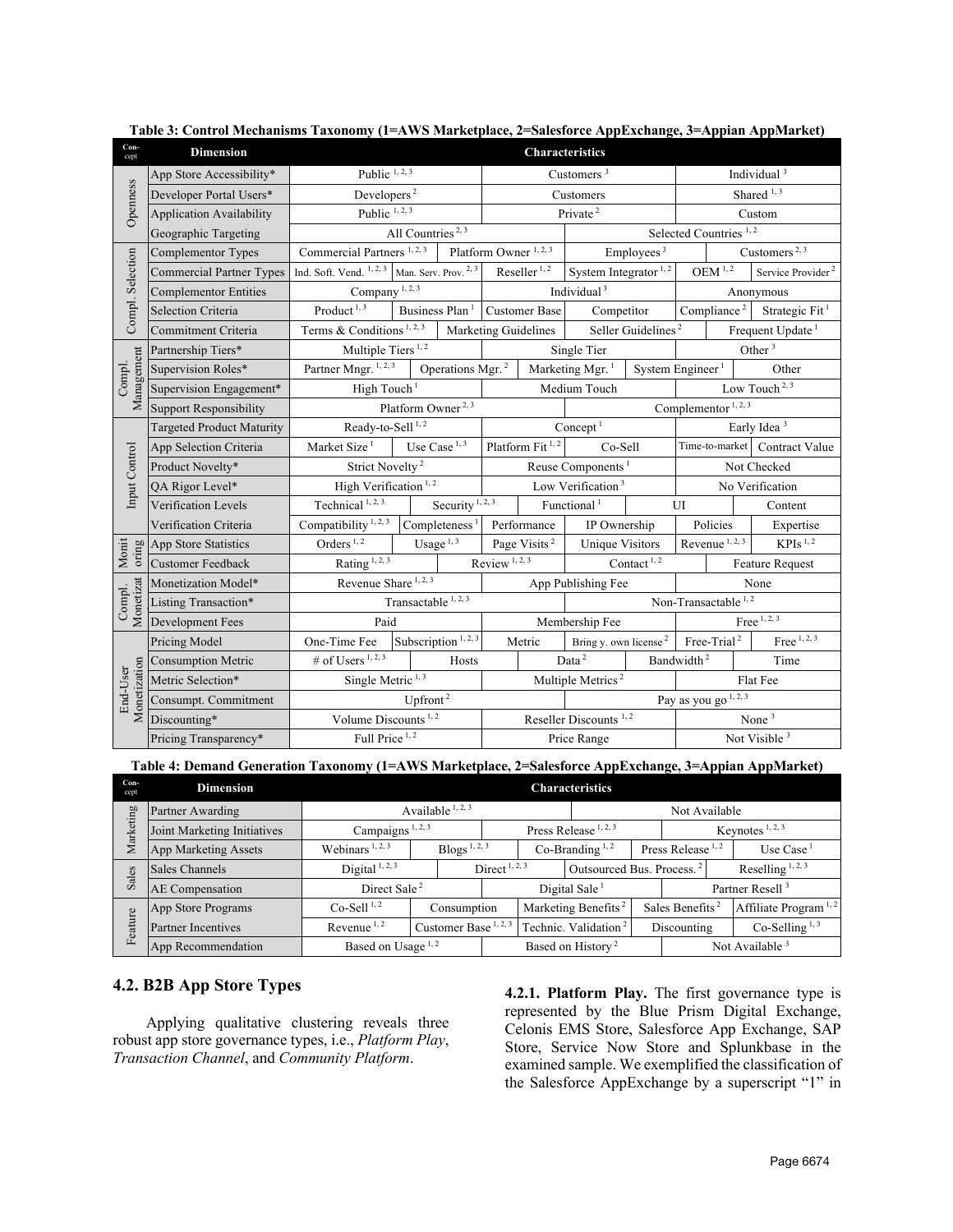the taxonomy. For these stores the underlying governance principle is to extend the product platform with a significant number of innovative and purposebuilt applications. App store owners run a *Platform Play* app store to "increase the adoption of the core offering […], enhance the stickiness of the platform [...] [and] differentiate the offering of that from competitors" [In1-In10]. *Platform Play* app store owners attempt to capture and retain end users by offering a diverse set of value-enhancing solutions that differentiates their platform and ecosystem from competitors. For example, the SAP Store offers a variety of add-ons and extensions that enhance core functionality and increase user productivity. Thus, the user becomes dependent on these solutions and ultimately on the app store/platform because, in most cases, the products are only offered on one app store. The guiding principle of the *Platform Play* app store emphasizes ease of use for the end user by handling the fulfillment process entirely through the app store and automatically installing and deploying the procured solutions in the end user's cloud or on-prem environment. Complementors provide solutions that build natively on the platform and extend the core offering with third-party integrations. Platform owners provide developers with a variety of tools, e.g., SDKs, low-code application builders, to internalize external innovation potential. For example, the Salesforce AppExchange provides an API for solution integrations via Apex code and offers a native lowcode builder that enables partners to create workflows and list them on the AppExchange. According to an app store owner, the complementors are ranked in multiple partner tiers "[…] to provide incentives to increase their engagement [in the app store] by getting certified and participating in co-selling motions" [In1- In10]. The onboarding and development process for a complementor is defined through a high touch onboarding experience by having the relationship owned by a partner manager, being supported in the development by a system engineer, and receiving marketing support from a marketing manager. The challenge for the app store owner is to balance innovation and control, as they set up a strict quality assurance policy that guarantees compliance with the core offering and increases usability for the end user. The input is controlled on technical, security, and functional levels, whereas the content is reviewed by end users. This creates an additional incentive for partners to deliver high-quality solutions as the open feedback culture circles back to their products. To attract a significant number of complementors, the monetization model for the complementor was simple in all app stores studied; product adoption was favored over direct revenue. A characteristic of the *Platform* 

*Play* type is to increase consumption of the main product by offering solutions that extend the core offering through the app store and hence increase usage and indirect revenue. The complementor receives a free development instance and shares a fixed part of the revenue generated through the listing with the app store owner. Among all studied app stores, the end user is presented with a set of different pricing models, e.g., one-time fees, subscription, and metric-based pricing. In all cases, the app store also provided free software, and five out of six offered free trial versions of paid software.

**4.2.2. Transaction Channel.** The Azure Marketplace and the AWS Marketplace represent the *Transaction Channel* type through which a variety of solutions and services are distributed. We exemplified the classification of the AWS Marketplace by a superscript "2" in the taxonomy. This type is characterized by offering non-platform native solutions that are hosted on their infrastructure alongside solutions that also extend the core offerings of the platform. For example, both AWS Marketplace and Azure Marketplace host solutions that do not extend their core solutions. Complementors use this type of app store to increase their pipeline conversions and leverage co-sell motions offered in joint go-tomarket programs. In both cases, the underlying platform is a cloud vendor that hosts third-party solutions together with extensions to the app store's core offerings. Ensuring seamless integration, an app store owner confirmed that "most of the solutions offered on [the app store] are transactable, which allows them to be billed directly via [the app store]" [In1-In10]. Typically, the *Transaction Channel* type lists the greatest variety of solution types, such as SaaS offerings, applications, use cases, and professional services. It is the only type to offer services. The available applications are commonly packaged as standalone and can be procured as a subsidiary and extension of the product platform. The infrastructure offers dedicated portals for each app store management and to complete partner-related go-tomarket activities, as well as dedicated developer portals with a great number of resources. The development tools provided typically include APIs, libraries, SDKs, data models, components, and semantic layers, such as those offered in the AWS Marketplace. This type of app store accepts a variety of commercial partner types and is usually does not apply strict criteria in selecting partners. Product platform customers can act as ISVs and can represent managed service providers, resellers, solution integrators, and original equipment manufacturers. The onboarding process is generic and standardized with a great range of resources available for self-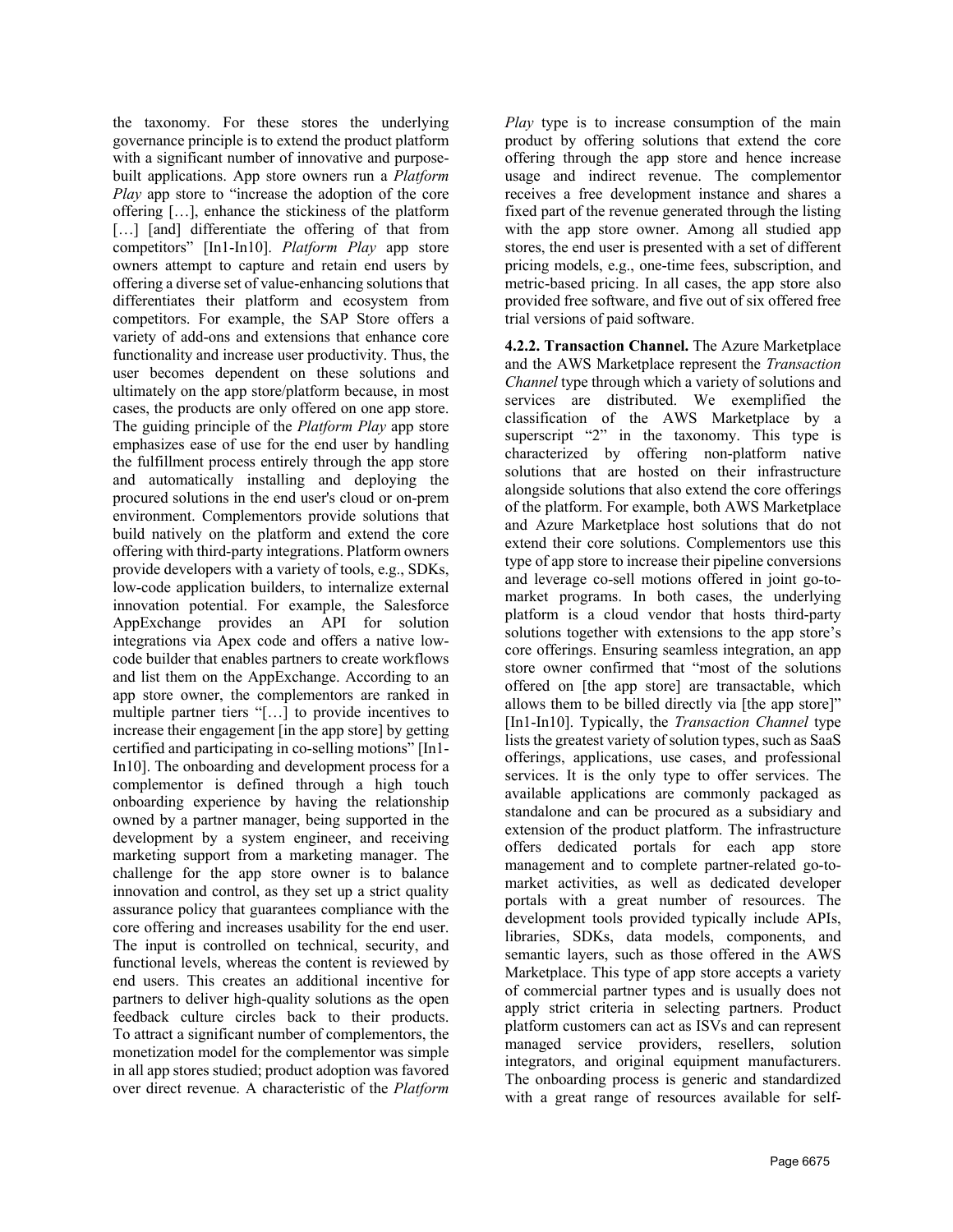education. The input is rigorously controlled, and to onboard complementors offerings, products need to pass several quality assurance levels, including customer experience. Users use the *Transactional Channel* to find, test, and purchase third-party software for production purposes. In the two app stores studied in this category, the user had previously committed to a certain amount of consumption on the product platform and, according to an app store owner, "[…] procures software through [the app store] that counts against their consumption commitment" [In1- In10]. The user is presented with a large variety of pricing metrics as the solutions offered can contain several features and components that are priced independently, and the hosting of the solution is billed separately from the core offering. Demand among users is created by leveraging different app store programs, press releases, and speeches on key features of new programs listed on the app store.

**4.2.3. Community Platform.** The third governance type, the *Community Platform,* is represented by the Appian AppMarket and the Pega Marketplace and creates a vivid ecosystem of customer-based complementors to contribute to the product platform. We exemplified the classification of the Appian AppMarket by a superscript "3" in the taxonomy. In all examined app store implementations, the external expertise is considered as internal expertise that is productized and listed on the app store by partners, customers or employees. The solutions offered are applications and use cases that comprise templates, modules, or connectors. It is expected that "customers act as complementors as they have gained […] industry-specific expertise through applying [the core offering] in a day-to-day setting" [In1-In10] and contribute to the community of the platform by providing the insights. This is common practice with the Appian AppMarket, where actual customers of their product platform are incentivized to productize and list some content of their business practices on their app store. Often those insights are provided without charge. These app stores profit from the community as they can capture value through the ecosystem from a multitude of free offerings. Differing from the other types, the *Community Platform* also accepts contributions from complementors who are legally acting as individuals rather than companies. Typically, the app store is part of the community portal and access requires a customer or developer account. One of two app stores examined in this category provided a website for the submission of app store products that could be used without requiring an account. The submission page could be accessed without the need to apply or register for any kind of partnership. This is used to decrease

the burdens associated with going through onboarding and qualification processes. However, as fewer monetary incentives are involved, the onboarding process is quicker and tied to less stringent criteria than the other types of B2B app stores. *Community Platform-*based app stores offer APIs with documentation and low-code development environments as part of their core offering. This eases the process of developing and productizing knowledge. In all implementations of this type of app store, input control was kept to a minimum and quality was only assured on a security and technical level, but not on a functional or content level. One app store owner stated that the applications on their platform "are community tested" and if "users have issues they kind of discuss on it." [In1-In10]

## **5. Discussion**

As customers of B2B software platforms increasingly rely on third-party solutions that augment the platform's core functionality [47], B2B app stores are rapidly gaining importance. To operate a successful B2B platform, app store owners must be particularly attentive to the specific requirements of complementors and the generally high expectations of customers. Our study aims to provide a detailed understanding of these control concepts in B2B app stores.

There are some limitations to the results of this study. Providing a complete representation all existing B2B app stores was not feasible. However, our study of ten prestigious cases with a multitude of supporting documents supports a substantial body of empirical evidence. Furthermore, some information on control mechanisms is only accessible to commercial customers or users of the platform. We conducted interviews with industry experts to fill this gap. By not assigning companies to the retrieved interview data, we derived three taxonomies that provide a generalist view of the industry. In addition, it may be interesting to conduct a longitudinal study to gain a process view of possible changing B2B app store governance paradigms within this rapidly evolving field. However, we attempted to mitigate this problem by collecting data over seven months.

With our findings on B2B app store governance, we first add to the body of literature on platform ecosystem governance by providing three taxonomies that reveal concrete and tangible dimensions and characteristics on B2B app store governance. Combining findings from research on case study insights and platform governance allows us to enrich the general guidance on governing a digital platform by considering vital characteristics of B2B app stores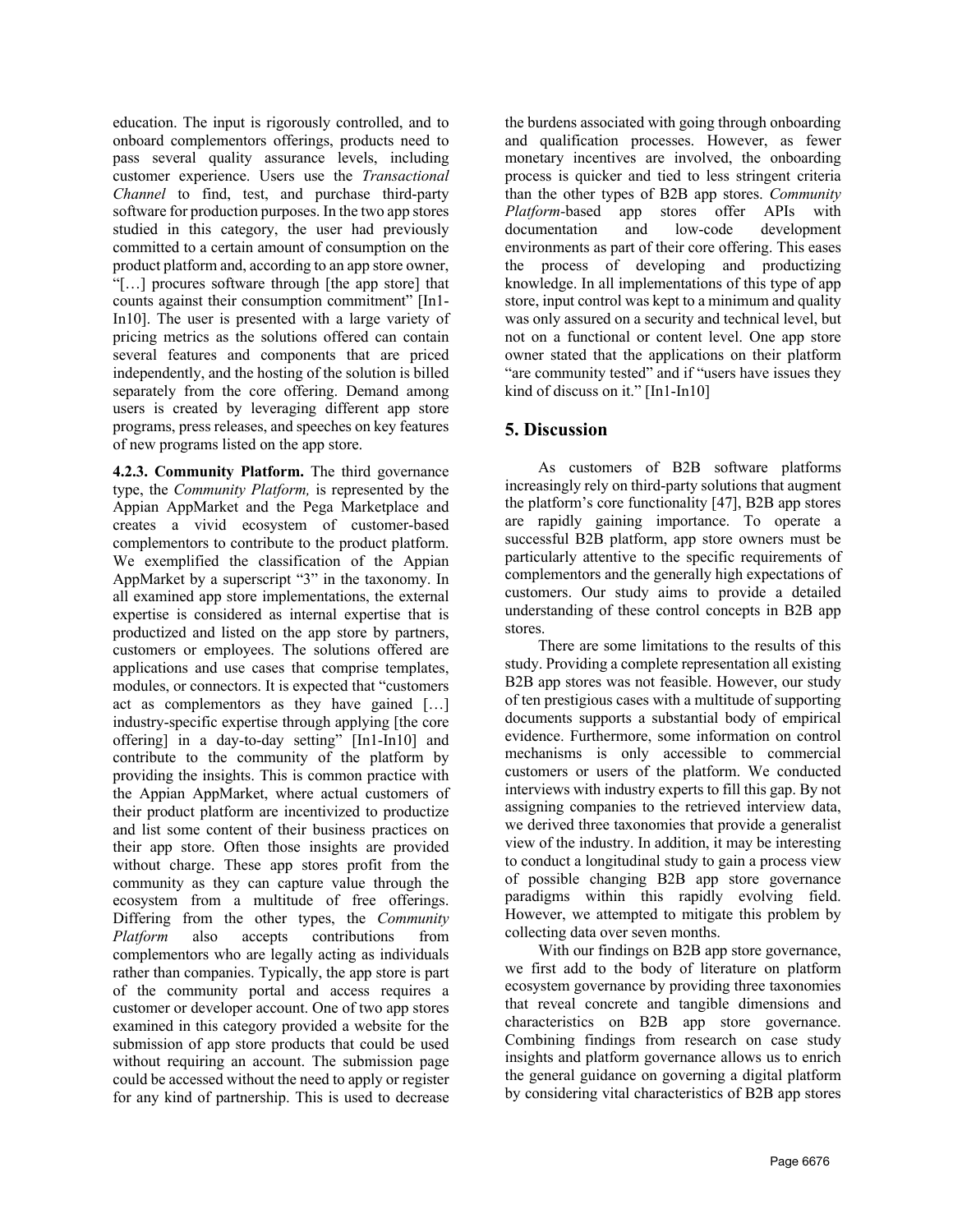[17]. Differing from other studies that consider an app store as an interface between the platform owner and ecosystem actors, we consider the app store as a "digital storefront" and as an integral part of the underlying platform [2]. This perspective allows us to explore the conceptual integration of both constructs and hence provides grounded insights. For example, we show that existing principles for monetization need to be extended with novel commercial models emerging in B2B app stores, e.g., consumption-based pricing models or upfront commitment of usage.

Second, our results highlight the importance of distinguishing between different manifestations of governance concepts for B2B app stores. Ultimately, we derive three robust app store types, each of which provides a different rationale for the interpretation and expression of governance characteristics. All app store types show that they can be distinguished along the derived dimensions in the taxonomies based on the selected characteristics. An important dimension that helps distinguish app store types is complementary management, as some app stores provide extensive support for managing complementors, while others limit dedicated support and rely on the selfsustainability of complementors.

In practice, our findings provide insights for platform owners that guide the implementation and operation of B2B app stores. Specifically, we derive three relevant lessons learned from the study: First, conveying the platforms' identity to users and complementors is a crucial factor in increasing overall engagement and usage [In7]. Complementors that develop, list, and market their solutions in the same fashion as the platform owner primarily create solutions aligned with the platform's core principles, which ultimately lead to higher user satisfaction. Platform owners address this with a business plan that complementors must follow when registering. Second, offering free and publicly accessible development tools, documentation, and enablement assets is essential to attract complementors [In2]. This openness allows complementors to discover integration options and does not create any financial obligations in the exploration and development phase. Third, while ensuring the overall rigor of the applications, platform owners limit quality assurance to functional and security levels while leaving other levels unverified [In8]. App store owners facilitate this by having customers review the solutions they procure, as they have extensive industry experience and can provide detailed and use case-specific insights into the applications. It also favors user-to-user communication, as users tend to have similar backgrounds and can discuss the quality of solutions on a similar level. This trend can be seen in the

emergence of third-party platforms for B2B software evaluation, e.g., G2 Crowd or Gartner Peer Insights.

#### **6. References**

- [1] Salesforce Inc. *The History of Salesforce*. 2021 [May 29, 2021]; Available from: https://sforce.co/3fJHKci.
- [2] R. M. Müller, B. Kijl, and J. K. J. Martens, *A Comparison of Inter-Organizational Business Models of Mobile App Stores: There is more than Open vs. Closed.* Journal of Theoretical and Applied Electronic Commerce Research, 2011. **6**(2): p. 63-76.
- [3] T. Al-Naeem, F. Rabhi, B. Benatallah, and P. Ray, *Systematic Approaches for Designing B2B Applications.* International Journal of Electronic Commerce, 2005. **9**(2): p. 41-70.
- [4] Celonis SE. *EMS Store*. 2021 [May 29, 2021]; Available from: https://bit.ly/3uN4QTE.
- [5] S. Borg and P. Freytag, *Helicopter view: An interpersonal relationship sales process framework.* Journal of Business & Industrial Marketing, 2012. **27**(7): p. 564-571.
- [6] G. Dushnitsky, E. Piva, and C. Rossi-Lamastra, *Investigating the Mix of Strategic Choices and Performance of Transaction Platforms: Evidence from the Crowdfunding Setting.* Strategic Management Journal, 2020: p. 1-36.
- [7] AWS Inc. *What's New with AWS Marketplace?* 2021 [May 15, 2021]; Available from: https://amzn.to/2SQ9Klo.
- [8] D. McIntyre and A. Srinivasan, *Networks, platforms, and strategy: Emerging views and next steps.* Strategic Management Journal, 2016. **38**(1): p. 141-160.
- [9] F. F. Suarez and M. A. Cusumano, *The Role of Services in Platform Markets*, in *Platforms, Markets and Innovation*. 2009, Edward Elgar Publishing: Cheltenham, United Kingdom.
- [10] K. Boudreau, *Open Platform Strategies and Innovation: Granting Access vs. Devolving Control.* Management Science, 2010. **56**(10): p. 1849-1872.
- [11] A. Ghazawneh and O. Henfridsson, *Balancing platform control and external contribution in third-party development: The boundary resources model.* Information Systems Journal, 2013. **23**(2): p. 173-192.
- [12] R. Floetgen, M. Novotny, F. Urmetzer, and M. Böhm, *Connecting the Dots of Digital Platform Ecosystem Research: Constructs, Causal Links and Future Research*, in *ECIS Research Papers. 53.* 2021: Marrakesah, Morocco.
- [13] A. Ghazawneh and O. Henfridsson, *A paradigmatic analysis of digital application marketplaces.* Journal of Information Technology, 2015. **30**(3): p. 198-208.
- [14] A. Hein, M. Schreieck, M. Wiesche, and H. Krcmar, *Multiple-Case Analysis on Governance Mechanisms of Multi-Sided Platforms*, in *Multikonferenz Wirtschaftsinformatik* 2016: Ilmenau, Germany.
- [15] G. Perscheid, N. Ostern, and J. Moormann. *Determining Platform Governance: Framework for Classifying Governance Types*. in *In proceedings of the 41st*